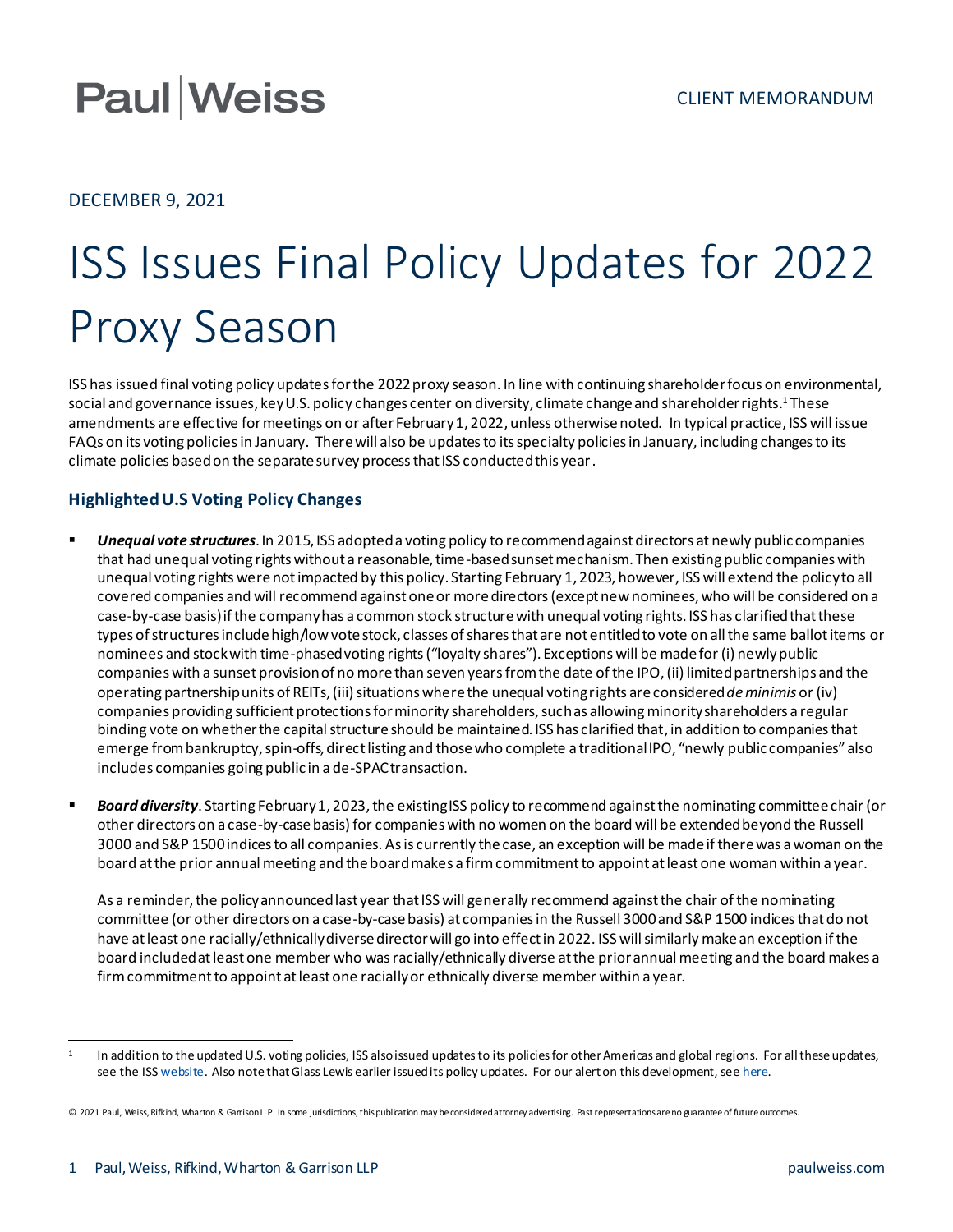- *Board accountability on climate*. For companies that are significant greenhouse gas (GHG) emitters through their operations or value chains(i.e., those 167 companies currently identified as the Climate Action 100+ Focus Group), ISS has added a policy to recommend againstthe incumbent chair of the responsible committee (or other directors on a case-bycase basis) where ISS determines that the company is not taking the minimum steps needed to understand, assess and mitigate risks related to climate change to the company and the larger economy. ISS defines "minimum steps" as making detailed disclosures of climate-related risks<sup>2</sup> and setting appropriate GHG emission reduction targets.<sup>3</sup> ISS expressly notes that its expectations about what constitutes "minimum steps" will increase over time.
- **EXECT:** Say-on climate. ISS has added policies on management and shareholder say-on-climate proposals, which ISS will evaluate case-by-case based on specified factors. With regard to management proposals requesting that shareholders approve the company's transition action plan,<sup>4</sup> ISS will examine the "completeness and rigor" of the plan based on the following factors:
	- o The extent to which the company's climate-related disclosures are in line with TCFD recommendations and other market standards;
	- o Disclosure of its operational and supply chain GHG emissions;
	- o The completeness and rigor of company's short-, medium- and long-term targets for reducing operational and supply chain GHG emissions in line with Paris Agreement goals;
	- $\circ$  Whether the company has sought and received third-party approval that its targets are science-based;
	- o Whether the company has committedto be "net zero emissions" for operational and supply chain emissions by 2050;
	- $\circ$  Whether the company discloses a commitment to report on the implementation of its plan in subsequent years;
	- o Whether the company's climate data has received third-party assurance;
	- $\circ$  Disclosure of how the company's lobbying activities and its capital expenditures align with company strategy;
	- o Whether there are specific industry decarbonization challenges; and
	- o The company's related commitment, disclosure and performance compared to its industry peers.

With regard to shareholder proposals that request the company to disclose a report providing its GHG emissions levels and reduction targets and/or its upcoming/approved climate transition action plan and provide shareholders the opportunity to regularly express approval or disapproval of the GHG emissions reduction plan, ISS will take into account the following factors in its recommendation:

<sup>2</sup> ISS notes that "detailed disclosure" might be made according to the framework established by the Task Force on Climate-related Financial Disclosures ("TCFD"), including (i) board governance measures, (ii) corporate strategy, (iii) risk management and analyses and (iv) metrics and targets.

<sup>&</sup>lt;sup>3</sup> "Appropriate GHG emissions reduction targets" are broadly defined as "any well-defined GHG reduction targets."

<sup>4</sup> Variations of these types of management proposals include climate transition-related ambitions and a commitment to reporting on the implementation of a climate plan.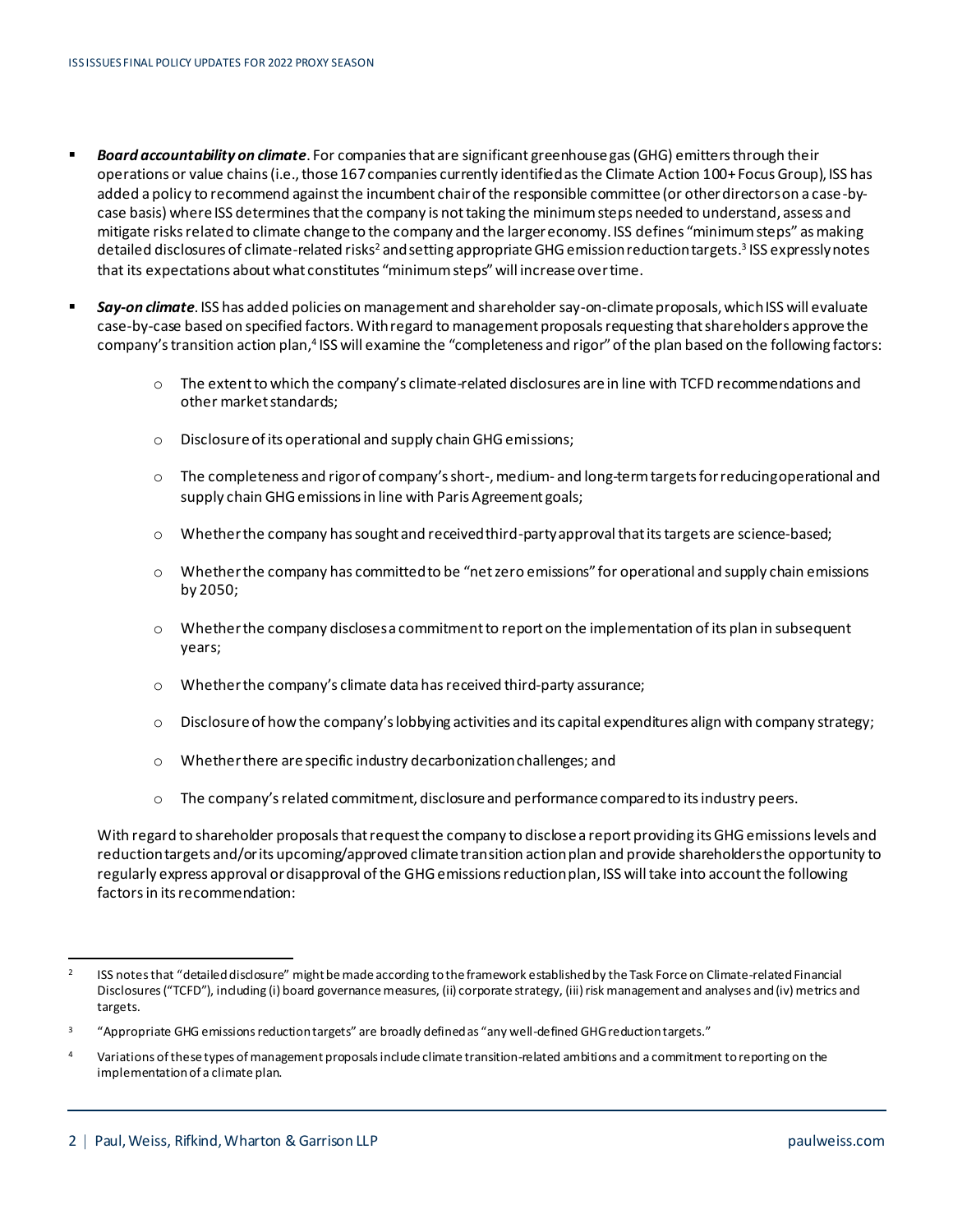- o The completeness and rigor of the company's climate-related disclosure;
- o The company's actual GHG emissions performance;
- o Whether the company has been the subject of recent, significant violations, fines, litigation or controversy related to GHG emissions; and
- o Whether the proposal's request is unduly burdensome in scope or timeframe, or whether it is overly prescriptive.

#### **Additional U.S. Voting Policy Updates**

- *Common stock/preferred stock authorization*. ISS has modified its voting policy related to capital stock authorizations to remove specific ratios applicable to companies in the bottom 10% of total share return performance, and will apply the same dilution limits to those companies as apply to other companies. In addition, ISS has clarified that it will recommend against proposed increases in authorized shares of common stock if the company has unilaterally adopteda poison pill of any length. Under the current policy, ISS reviewed the use of capital for the last three years, which disregarded companies that had outstanding, longer term, non-shareholder approved pills(e.g., five- or 10-year pills).
- *Equity-based and other incentive plans; three-year burn rate*. ISS has made certain changes to its adjusted burn rate calculations (utilized in equity plan score card evaluations). For meetings starting February 1, 2023, ISS will move from the multiplier-based adjusted burn rate method to a "Value-Adjusted Burn Rate" calculation based on the actual stock price for full-value awards and the Black-Scholes value for stock options for better valuation of recently granted equity awards.
- Pandemic-related compensation policies. ISS has also updated its FAQs on U.S. compensation policies related to the COVID-19 pandemic. Key updates include the following:
	- $\circ$  Because many investors believe that in 2021 boards were in a position to return to traditional pre-pandemic annual incentive program structures, as in pre-pandemic years, ISS will view negatively mid-year changesto metrics, performance targets and/or measurement periods, or programs that heavily emphasize discretionary or subjective criteria, with particular focus on companies that exhibit a quantitative pay-for-performance misalignment. However, ISS may view asreasonable lower pre-set performance targets (as compared to 2020) and/or modest year-over-year increasesin the weighting of subjective or discretionary factors for companies that continued to incur severe economic impacts and uncertainties as a result of the pandemic in 2021.
	- o For companies that make mid-year program adjustments, companies are encouraged to disclose their reasons as to why such actions were necessary, although such disclosures will not necessarily mitigate concerns regarding mid-year program adjustments. For forward-looking disclosure of pay program changes beyond the year in review, for companies that made changes to pay programs that would normally be viewed as concerning from a pay-for-performance standpoint, clear and detailed forward-looking disclosure of the company's intention to return to a strongly performance-based incentive program going forward may be viewed as a mitigating factor. ISS will consider the level of detail provided in the proxy statement and the extent to which the disclosed changes are meaningfully positive.

\* \* \*